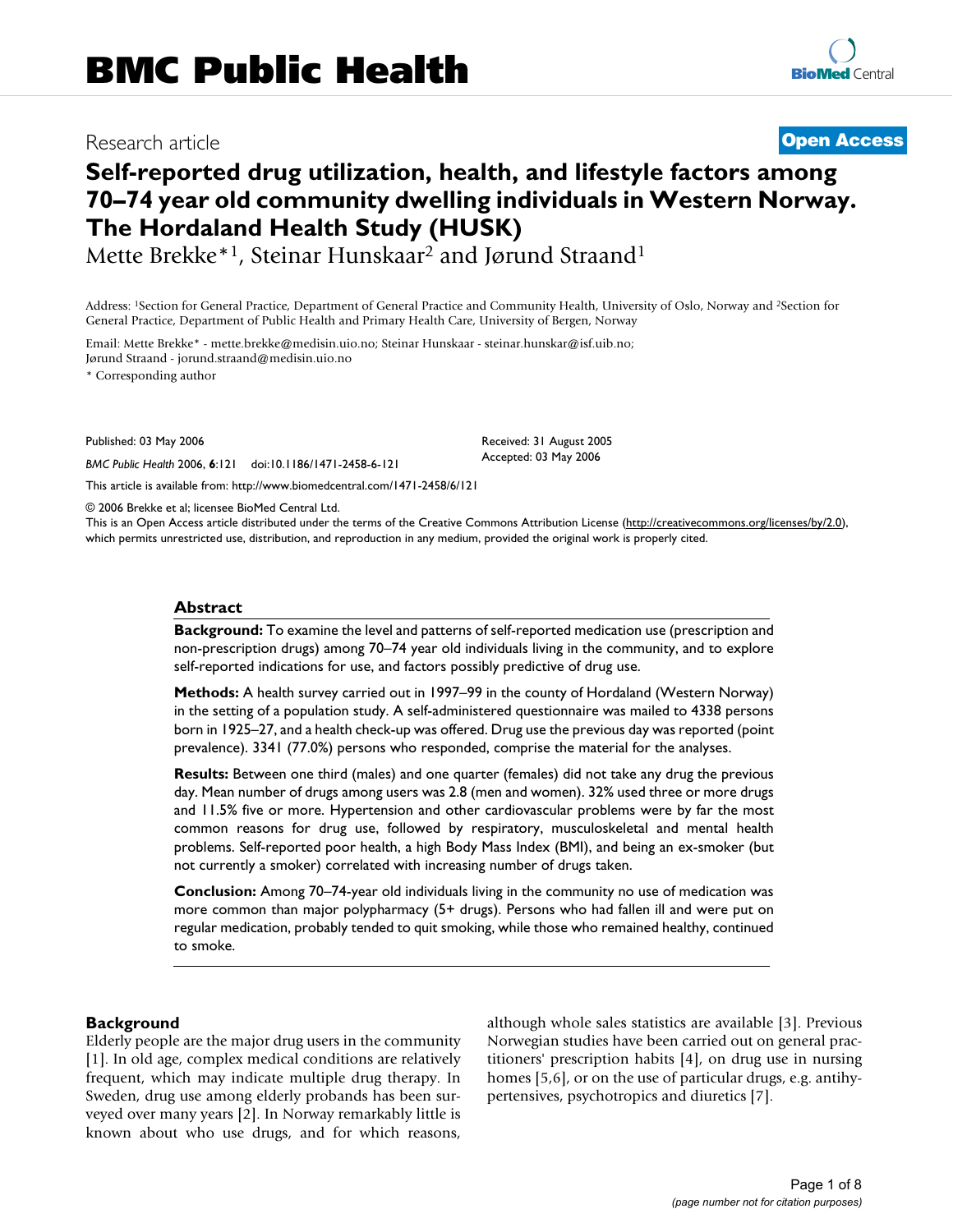Although appropriate drug therapy can alleviate symptoms and reduce both morbidity and mortality, the use of numerous drugs also implies increased risks of sideeffects, drug-drug and drug-disease interactions, inappropriate use, and non-compliance. Physiological changes, such as decreased renal function and mental impairment, make the elderly more vulnerable to drug related harm [8]. Principally there are three major categories of suboptimal drug use: over-use or polypharmacy, inappropriate use, and under-use [9,10]. Under-utilization may imply under-prescribing of potentially beneficial therapies because of high age [10]. Polypharmacy can be defined either as the concomitant use of multiple drugs, or the use of more medications than are clinically indicated [11]. In epidemiological studies, polypharmacy can only be assessed according to the first definition, by a cutoff value based on a simple count of medications. Although no specific number of drugs can be established to define polypharmacy, cut-off-points from three to five daily drugs per patient have been commonly used [11,9].

In the present study we explore the level and patterns of medication use (prescribed and over the counter – OTC – drugs) among 70–74 year old individuals living in the community, in relation to self-reported reasons for use, sociodemographic factors, and various health status and lifestyle parameters.

# **Methods**

In 1997–1999 a population based health survey was carried out in Hordaland County in western Norway (with capital city Bergen) [12]. In total, 44 342 persons were invited, among whom 4338 were born between 1925 and 1927 and were living in Bergen and three nearby communities. The survey was carried out by the National Health Screening Service, Oslo (now The Norwegian Institute of Public Health) in cooperation with the University of Bergen.

The study was approved by the Regional Committee for Medical Research Ethics and the Norwegian data Inspectorate.

A questionnaire was mailed to the invited persons, along with an invitation to a health check-up. The filled-in questionnaires were collected at the screening station, where measurements of blood pressure, height and weight, as well as blood-tests were performed. A written consent was given at the screening station.

The questionnaire included the following questions regarding drug consumption: Did you take any drug yesterday? (yes/no). If yes: report the name of the drug, the reason for taking it, and whether you usually take this drug every day (yes/no). The questionnaire provided

space for reporting up to nine different drugs, and participants were asked to continue on a separate sheet if needed. It was specified that "drugs" meant all kinds of medicines: with and without prescription, herbal drugs, vitamins and minerals. Tablets, inhalators, injections, suppositories, ointments as well as droplets were included.

The drug names written by respondents were subsequently coded according to the Anatomical Therapeutic Chemical (ATC) classification system [13] and were classified to the substance (5<sup>th</sup>) level of the ATC codes. The reported reasons for drug use were coded according to the International Classification for Primary Care (ICPC) [14].

The questionnaire also addressed physical exercise, smoking and alcohol use, general health and depressive symptoms Table (1), as well as duration of formal education. For analysis purpose, the answers on questions on past and present smoking and alcohol use were converted to categories.

In the present paper we focus on drugs with an ATC-code. The use of non ATC-drugs will be reported elsewhere. Data from the 3341 individuals aged 70–74 who responded to the invitation (response rate 77.0%) comprise the material for this article.

Statistical analyses were performed using SPSS version 11. Bivariate comparisons were examined by chi-square test (categorical variables) and independent samples t-test (continuous variables). Bivariate relationships were computed by means of Pearson's correlation coefficient (continuous variables). Binary logistic regression analyses (enter) were carried out to examine the relationships between drug use and health status and lifestyle measures.

# **Results**

Out of the 3341 respondents, 948 (28.4%) reported they did not use any drugs the previous day (men: 33.1%, women: 24.6%). 2393 had taken at least one drug, in total 6 590 drugs (2719 drugs used by 985 men, 3871 drugs used by 1408 women). This corresponds to an average use of 1.97 drugs per person (men: 1.85, women: 2.07, p < 0.01) or 2.75 drugs per individual on treatment (both genders).

The maximum number of different drugs taken by one person on the previous day was 17. Among women, 33.0% used three or more drugs, 19.4% four or more, and 11.7% five or more drugs (Figure 1). Corresponding figures for men were 30.1, 17.6 and 11.4%, respectively. The majority reported they used the medications every day, as 84% of the 6590 drugs were taken on a daily basis.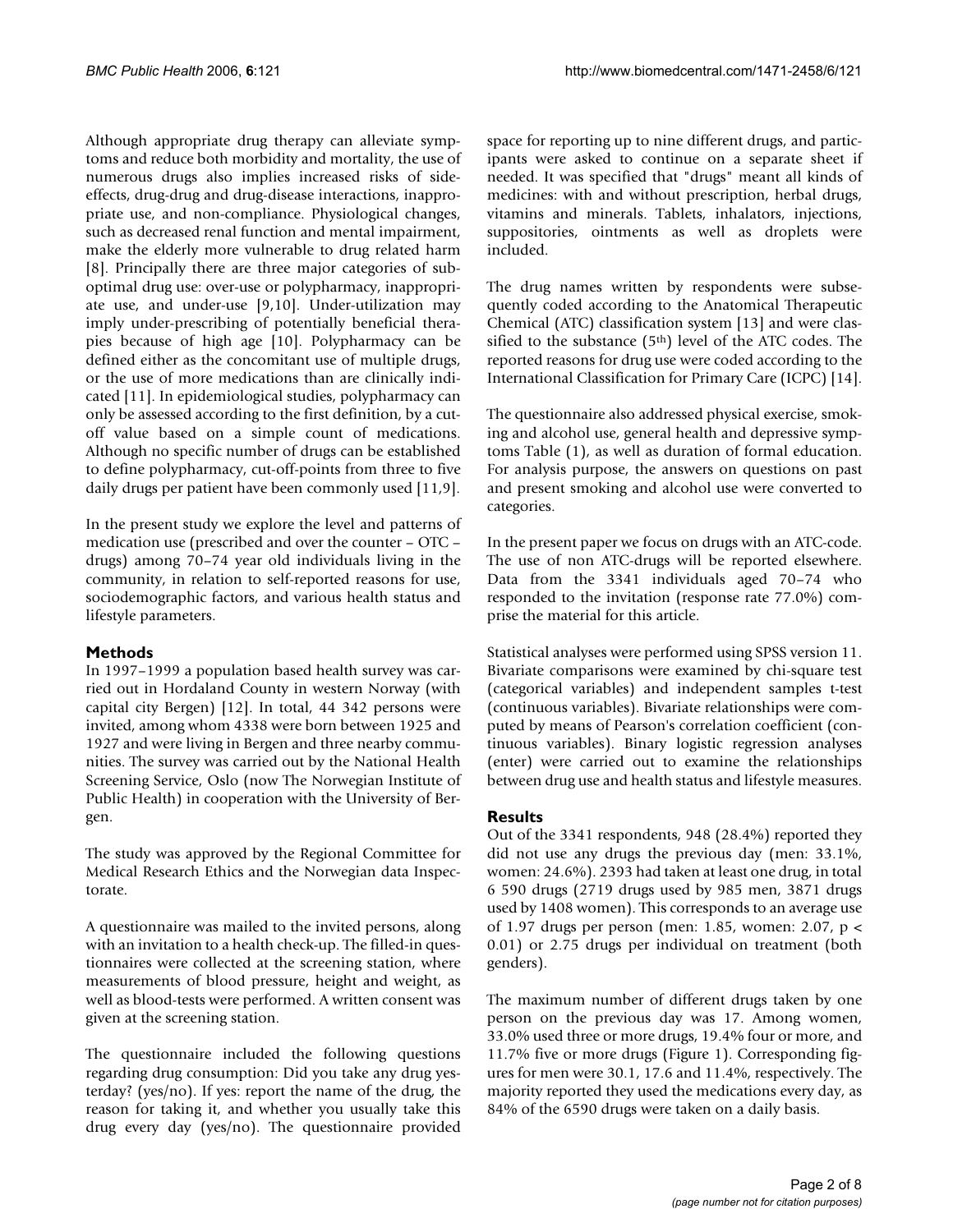#### **Table 1: Questions on lifestyle and health status**

#### **Physical activity**

Which level of physical activity have you had during the last year?

- Easy exercise:*none, less than 1 hour/week, 1–2 hours/week, 3 hours or more/week*
- Hard exercise:*none, less than 1 hour/week, 1–2 hours/week, 3 hours or more/week*

#### **Use of alcohol**

- Are you totally abstinent from alcohol? *Yes/no*
- How many times a month do you usually drink alcohol? *Number of times:*
- How many glasses of beer, wine or spirits do you usually drink during a two-week period? *Number of glasses:*

#### **Smoking**

- Do you smoke cigarettes daily? *Yes/no*
- If you used to be a daily smoker, since when did you quit? *Number of years:*
- If you are or were a daily smoker, how many cigarettes do or did you usually smoke during a day? *Number of cigarettes:*
- For how many years have you been a daily smoker? *Number of years:*

#### **General health**

• How is your present general state of health? *Bad/not quite good/good/very good*

#### **Depressed mood**

• Have you felt down/depressed during the last two weeks? *Yes/a little/considerably/very much*

The "top five" drug groups comprised close to one third of all medication used. These drugs were from the top: low dose aspirin (used by 15.5% of respondents), beta-blockers (15.5%), statins (13.0%), calcium channel blockers (11.7%), and ACE-antagonists (9.1%).



#### **Figure 1**

The Hordaland Health Study (HUSK), 70–74 year old individuals. Number of different ATC-drugs taken – one day prevalence

Reasons for use were given for 4 970 (75.4%) of the 6 590 drugs. The "top five" diagnostic reasons were: Elevated blood pressure (men: 409, women: 566, corresponding to 27.8 and 30.3% of respondents, respectively), cardiovascular problems other than hypertension [men: 514 (34.9%), women: 365, (19.5%)], respiratory tract problems, incl. allergy [men: 261(17.7%), women: 298 (16.0%)], musculo-skeletal problems [men: 68 (4.6%), women: 322 (17.2%)], and mental health problems [men: 75 (5.1%), women: 200 (10.7%)]. Table 3 shows the most frequently used drugs for the most common diagnostic categories.

# *Potentially influencing factors*

In bivariate analyses, female sex, low education, a poor self-reported health and feeling depressed correlated positively with increase drug use Table (4). Table 5 shows the association between lifestyle factors and drug use: Nonsmokers used more drugs compared to daily cigarette smokers. However, those who had quit smoking used generally more drugs compared to all others. Abstinence from alcohol and performing no physical exercise correlated with increasing drug use, as was being overweight or obese.

An increasing use of drugs correlated positively with number of daily cigarettes smoked (Pearson's correlation coefficient:  $0.058$  p = 0.01), with the use of non ATCdrugs like herbal drugs, fish oil etc (Pearson's correlation coefficient: 0.074, p < 0.01), and with decreasing systolic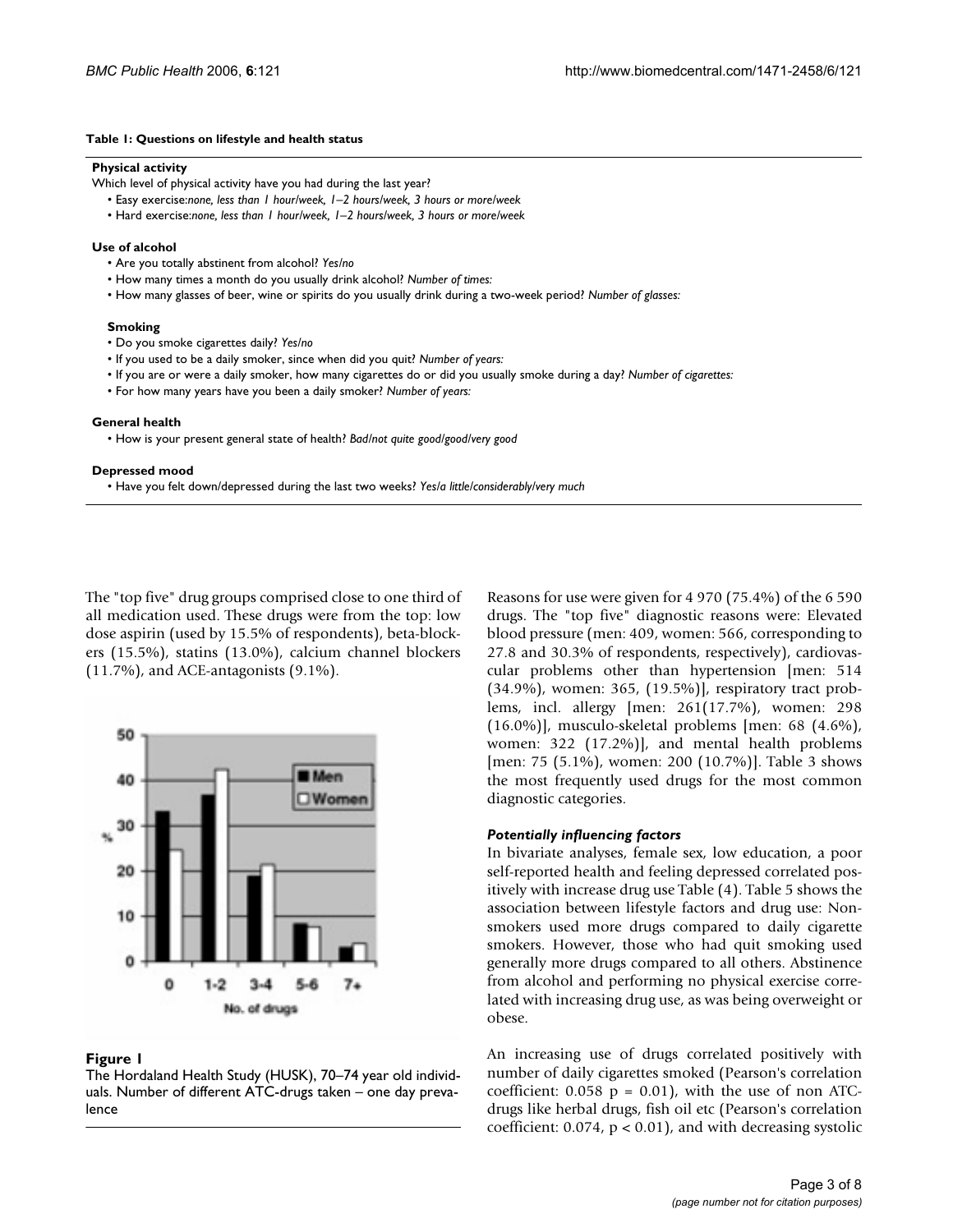| Year of birth | Number invited |            |              | Number examined         |                         | Attendance <sup>2</sup>  |                              |
|---------------|----------------|------------|--------------|-------------------------|-------------------------|--------------------------|------------------------------|
| 1925          | All<br>l 40 l  | Men<br>604 | Women<br>797 | Men $(%)$<br>466 (77.2) | Women (%)<br>581 (72.9) | Bergen (%)<br>901 (72.6) | Rural areas (%)<br>146(78.1) |
| 1926          | 45             | 618        | 833          | 481 (77.8)              | 629 (75.5)              | 931 (75.3)               | 179 (83.3)                   |
| 1927          | 486            | 646        | 840          | 526(81.4)               | 658 (78.3)              | 1010(78.8)               | 174 (84.9)                   |
| Total         | 4 3 3 8        | 868        | 2470         | 473 (78.9)              | 868 (75.6)              | 2 842 (76.2)             | 499 (82.2)                   |

**Table 2: The Hordaland Health Study (HUSK) 1997–99, 70–74 year old individuals Number of persons invited and examined1**

1All, men and women: 4 338 invited, 3 341 (77%) examined

2 Both genders

blood pressure (Pearson's correlation coefficient: -0.041, p = 0.02), and diastolic blood pressure (Pearson's correlation coefficient: -0.090,  $p < 0.01$ ) at the health check-up.

In binary logistic regression analyses, female sex (OR 1.6 {95% CI 1.04–2.5}), a self-reported poor health (OR 3.0  ${1.8-5.0}$ , and a BMI < 27 kg/m<sup>2</sup> (OR 1.9 {1.2-3.0}) correlated positively with medication use (data not shown in tables).

# **Discussion**

The validity of elderly persons' self-reported drug use and reasons for use may be questioned. However, asking which drugs were taken *the previous day* (point prevalence) probably minimized recall bias [15]. Asking which drugs were actually taken also bypassed the problem of noncompliance, as we know that around 25% of prescribed drugs may not be used [16]. Data quality in our study was considered good, as drug names were generally correctly written and only few questionnaires had to be rejected because of inconsistencies. The high response rate (77%) also contributes to strengthen the validity of the results. We may assume, however, that the 23% who did not participate, would have been found to use more drugs than the respondents, as people with poor health, poor social status and unhealthy lifestyle are known to be generally

**Table 3: The Hordaland Health Study (HUSK) 1997–99, 70–74 year old individualsThe most frequently used drugs (ATC- code/ therapeutic group) for the five most frequent indications. N = 3 341**

| Hypertension $n = 975$                                 | Cardiovascular problems n<br>$= 8791$                                    | Respiratory problems n=<br>5592                                                 | Musculoskeletal problems<br>$n = 3903$          | Mental problems $n = 2754$                       |
|--------------------------------------------------------|--------------------------------------------------------------------------|---------------------------------------------------------------------------------|-------------------------------------------------|--------------------------------------------------|
| C03 Diuretics: 107<br>C07 Beta blocking agents:<br>226 | B01 AA03 Warfarin: 52<br>B01 AC06 Low dose<br>acetyl-salicylic acid: 313 | R01 Nasal preparations: 52<br>R03 Drugs for obstructive<br>airway diseases: 387 | A12AA Calcium: 63<br>H02 Corticosteroids: 31    | N05A Antipsychotics: 28<br>N05BA Anxiolytics: 47 |
| C08 Calcium channel<br>blockers: 224                   | C01 A Cardiac glycosides:<br>28                                          | R06 Antihistamines: 54                                                          | M01A Antiinflammatory<br>agents: 108            | N05C Hypnotics: 83                               |
| C09 A+B ACE-inhibitors:<br>200                         | C01 DA Nitrates: 88                                                      |                                                                                 | M05B Drugs affecting bone<br>mineralization: 46 | N06A Antidepressants: 94                         |
| C09 C Angiotensin II<br>antagonists: 87                | C03 Diuretics: 30                                                        |                                                                                 |                                                 |                                                  |
|                                                        | C07 Beta blocking agents:<br>147                                         |                                                                                 |                                                 |                                                  |
|                                                        | C08 Calcium channel<br>blockers: 76                                      |                                                                                 |                                                 |                                                  |
|                                                        | C09 A+B ACE inhibitors:<br>29                                            |                                                                                 |                                                 |                                                  |
|                                                        | C10 Lipid reducing agents:<br>36                                         |                                                                                 |                                                 |                                                  |
| <b>Sum:</b> 844 (87% of total)                         | <b>Sum:</b> 799 (91% of total)                                           | <b>Sum:</b> 493 (88% of total)                                                  | <b>Sum:</b> 248 (64% of total)                  | <b>Total:</b> 252 (95% of total)                 |

<sup>1</sup>angina pectoris: 159, myocardial infarction: 85, atrial fibrillation: 41 (32% of n) 2asthma: 358, allergy: 76 (78% of n)

<sup>3</sup>osteoporosis: 132, rheumatoid arthritis: 90, back pain: 25 (63% of n)

<sup>4</sup>sleep disturbancies: 128, depression: 57, anxiety: 56 (88% of n)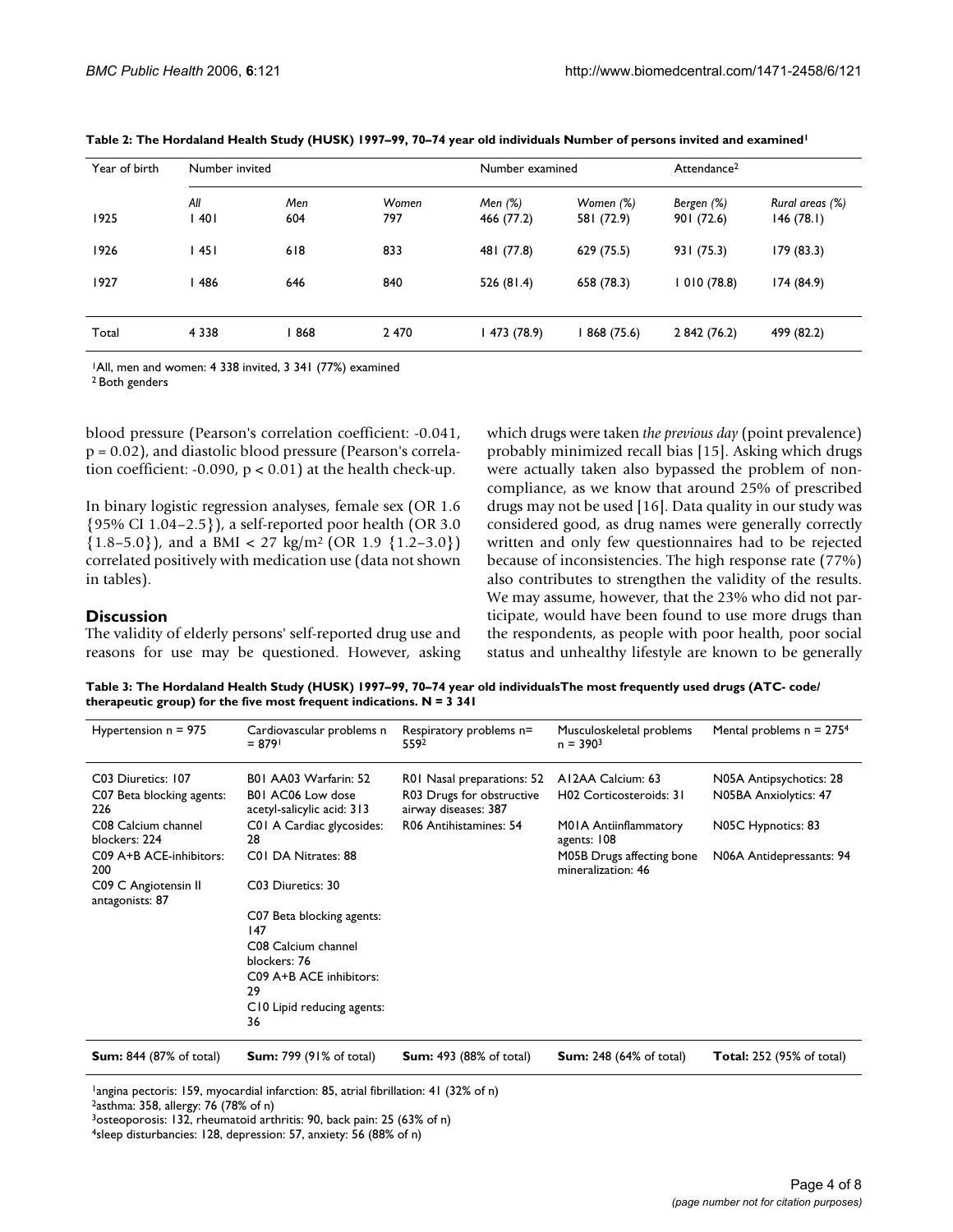| <b>Explanatory variables</b> |            | Use of any drug % 1 | Number of drugs used <sup>2</sup> | Use of five or more drugs<br>$%$ $\frac{1}{2}$ |  |
|------------------------------|------------|---------------------|-----------------------------------|------------------------------------------------|--|
|                              | Categories |                     |                                   |                                                |  |
| Sex                          | Males      | 65.5                | 1.85                              | 10.1                                           |  |
|                              | females    | 74.4                | 2.07                              | 10.7                                           |  |
|                              |            | (p < 0.01)          | (p < 0.01)                        | $(p = 0.5)$                                    |  |
| Dwelling                     | urban      | 70.6                | 1.98                              | 10.3                                           |  |
|                              | rural      | 70.3                | 1.94                              | 10.4                                           |  |
|                              |            | $(p = 0.9)$         | $(p = 0.7)$                       | $(p = 0.9)$                                    |  |
| Education                    | high       | 68.3                | 1.92                              | 9.6                                            |  |
|                              | low        | 72.1                | 2.00                              | 10.6                                           |  |
|                              |            | $(p = 0.1)$         | $(p = 0.4)$                       | $(p = 0.5)$                                    |  |
| Self-reported health         | good       | 62.2                | 1.49                              | 4.8                                            |  |
|                              | poor       | 86.3                | 2.93                              | 21.4                                           |  |
|                              |            | (p < 0.01)          | (p < 0.01)                        | (p < 0.01)                                     |  |
| Feeling depressed            | yes        | 86.3                | 3.18                              | 23.9                                           |  |
|                              | no         | 69.2                | 1.88                              | 9.3                                            |  |
|                              |            | (p < 0.01)          | (p < 0.01)                        | (p < 0.01)                                     |  |

**Table 4: The Hordaland Health Study (HUSK) 1997–99, 70–74 year old individualsDrug use related to sociodemographic factors and health status. Bivariate analyses1,2**

<sup>1</sup>chi squared test

2independent samples t-test

over-represented among non-respondents in health surveys [17].

75% of those who had taken any drug gave an explicit reason for using it. Probably, the remaining quarter did not know or was not sure about the indications (low dose ASA, beta-blockers and estrogens were the main drug groups taken by those who gave no reason for taking them). Our figures, however, correspond well with the results in a comprehensive British interview study among people aged 65 +, where 76% knew the reason for taking their medications [16].

In our study, 28% (men: 33%, women: 25%) reported no use of ATC-drugs on the day previous to the survey. Direct comparison with other studies is complicated by differences in data collection, population sample and kind of drugs included. The previously cited British interview study, gave results almost identical with ours, as roughly one third had taken no drugs during the last 24 hours, and mean number of drugs for those on treatment was 2.8 [16]. In a Swedish study among 70-year old individuals performed in 2000, only one in five men and one in ten women reported to use no drugs at all [2]. Average number of drugs among those on treatment in Sweden was 3.3 in men and 4.0 in women, which is substantially higher than our figures. This is, however, not surprising, as

the overall drug consumption in Norway (measured in daily doses per inhabitants) only reached 60% of the Swedish level in 2000 [3]. A corresponding study carried out by the Swedish authors back in 1972, showed that 40% of men and 24% of women did not use any drug. The proportion who took four or more drugs increased from 21% (1972) to 28% (2000) in men and from 30% to 41% in women [2].

A Danish study among 75-year old persons living in the community revealed that only 3% of the subjects did not take any drug, and that the average total number of drugs – prescribed and OTC – was as high as 5.4 [18]. The higher level was probably partly caused by examination of drug storages in patients' homes and thereby including drugs that were in fact not used, as total drug consumption in Denmark is slightly lower compared to Norway (close to 90%) [3]. In the Danish study, CNS drugs were the most commonly used category, compared to cardiovascular drugs in our and other studies [1,2,16,19]. 26% of the elderly Danes had taken a benzodiazepine the previous day, reflecting the relatively high use of benzodiazepines in Denmark in the late 1990s [20]. In our study, only 5% reported having taken a benzodiazepine, corresponding to the average level of use in the population in Hordaland County [3]. Other studies have shown that use of benzodiazepines increases by age [21], and we can only specu-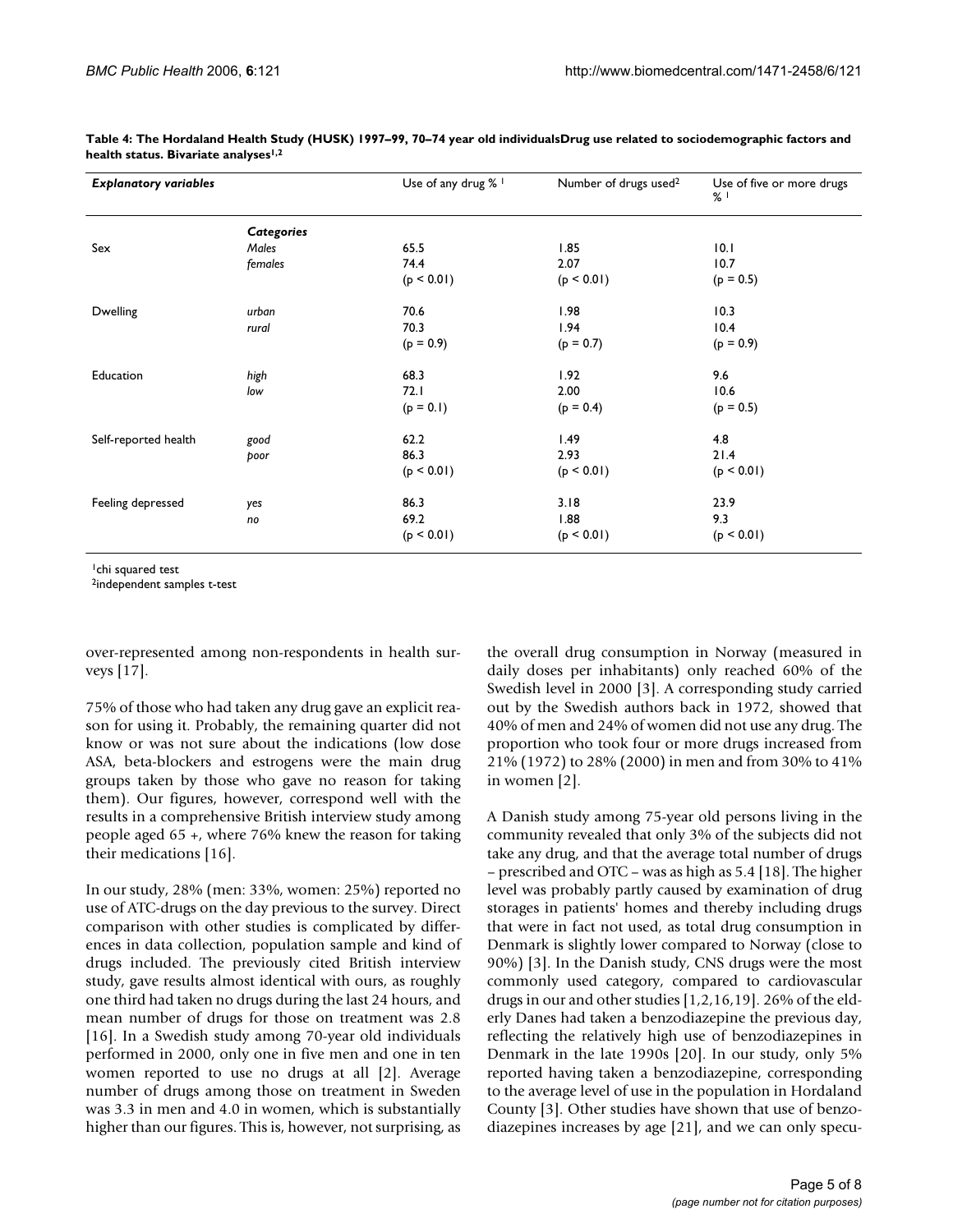| <b>Explanatory variables</b>                           |                    | Use of any drug $(\%)$ | Number of drugs used <sup>2</sup> | Use of five or more drugs<br>(%) $\mathsf{I}$ |
|--------------------------------------------------------|--------------------|------------------------|-----------------------------------|-----------------------------------------------|
|                                                        | <b>Categories</b>  |                        |                                   |                                               |
| Daily cigarette smoking                                | $yes (n = 482)$    | 65.1                   | 1.71                              | 10.8                                          |
|                                                        |                    | 71.4                   | 2.02                              | 9.1                                           |
|                                                        | no                 | $(p = 0.01)$           | (p < 0.01)                        | $(p = 0.3)$                                   |
| Ever smoked                                            | yes                | 70.7                   | 2.02                              | 11.7                                          |
|                                                        |                    | 70.3                   | 1.91                              | 8.6                                           |
|                                                        | no (n = $1421$ )   | $(p = 0.8)$            | $(p = 0.1)$                       | (p < 0.01)                                    |
| Quit smoking                                           | $yes (n = 1347)$   | 74.0                   | 2.18                              | 12.8                                          |
|                                                        |                    | 68.2                   | 1.83                              | 8.7                                           |
|                                                        | all others         | (p < 0.01)             | (p < 0.01)                        | (p < 0.01)                                    |
| Number of cigarettes now                               | $I - I0$ (n = 379) | 66.5                   | 1.72                              | 9.5                                           |
|                                                        | $11 + (n = 129)$   | 62.6                   | 1.79                              | 9.3                                           |
|                                                        |                    | $(p = 0.2)$            | $(p = 0.8)$                       | $(p = 0.7)$                                   |
| Smoked $>10$ cig daily for $=$<br>> 30 years           | $yes (n = 357)$    | 69.8                   | 2.29                              | 14.8                                          |
|                                                        | all others         | 70.6                   | 1.93                              | 9.8                                           |
|                                                        |                    | $(p = 0.8)$            | (p < 0.01)                        | (p < 0.01)                                    |
| $>10$ cig daily for $=$ $> 30$<br>years & smoking now  | $yes(n = 114)$     | 60.6                   | 1.75                              | 8.8                                           |
|                                                        | all others         | 70.9                   | 1.98                              | 10.4                                          |
|                                                        |                    | $(p = 0.02)$           | $(p = 0.2)$                       | $(p = 0.8)$                                   |
| $>10$ cig daily for $=$ $> 30$<br>years & quit smoking | $yes (n = 237)$    | 73.5                   | 2.56                              | 8.1                                           |
|                                                        | all others         | 70.3                   | 1.93                              | 9.8                                           |
|                                                        |                    | $(p = 0.4)$            | (p < 0.01)                        | (p < 0.01)                                    |
| Use of alcohol                                         | yes                | 69.2                   | 2.08                              | 10.3                                          |
|                                                        | no (n = 823)       | 73.6                   | 1.93                              | 10.9                                          |
|                                                        |                    | $(p = 0.02)$           | $(p = 0.1)$                       | $(p = 0.6)$                                   |
| Use of alcohol > 10 times/<br>month                    | $yes (n = 185)$    | 69.4                   | 1.96                              | 10.8                                          |
|                                                        | no                 | 71.3                   | 1.99                              | 10.8                                          |
|                                                        |                    | $(p = 0.7)$            | $(p = 0.8)$                       | $(p = 1.0)$                                   |
| Use of $>$ 10 glasses of<br>alcohol/2 weeks            | $yes (n = 266)$    | 67.6                   | 1.89                              | 10.5                                          |
|                                                        | No                 | 70.7                   | 2.01                              | 10.9                                          |
|                                                        |                    | $(p = 0.3)$            | $(p = 0.2)$                       | $(p = 0.9)$                                   |
| Light exercise                                         | $yes (n = 2 598)$  | 69.2                   | 1.87                              | 9.0                                           |
|                                                        | no                 | 77.9                   | 2.62                              | 18.7                                          |
|                                                        |                    | (p < 0.01)             | (p < 0.01)                        | (p < 0.01)                                    |
| Intensive exercise                                     | $yes (n = 722)$    | 64.3                   | 1.65                              | 6.6                                           |
|                                                        | No                 | 72.8                   | 2.12                              | 11.9                                          |
|                                                        |                    | (p < 0.01)             | (p < 0.01)                        | (p < 0.01)                                    |
| Body mass index $> 27$                                 | $yes (n = 1244)$   | 76.7                   | 2.25                              | 12.8                                          |
|                                                        | No                 | 66.9                   | 1.81                              | 8.9                                           |
|                                                        |                    | (p < 0.01)             | (p < 0.01)                        | (p < 0.01)                                    |
| Body mass index $>$ 30                                 | $yes (n = 462)$    | 79.5                   | 2.51                              | 16.5                                          |
|                                                        | No                 | 69.I                   | 1.88                              | 9.3                                           |
|                                                        |                    | (p < 0.01)             | (p < 0.01)                        | (p < 0.01)                                    |

**Table 5: The Hordaland Health Study (HUSK) 1997–99, 70–74 year old individuals Drug use related to lifestyle factors. Bivariate analyses1,2**

<sup>1</sup>chi squared test

2independent samples t-test

late if our results are influenced by selection bias or possible underreporting.

The lower use of drugs in our study compared to neighbouring countries probably reflects habits and preferences in the population as well as among physicians. In a pop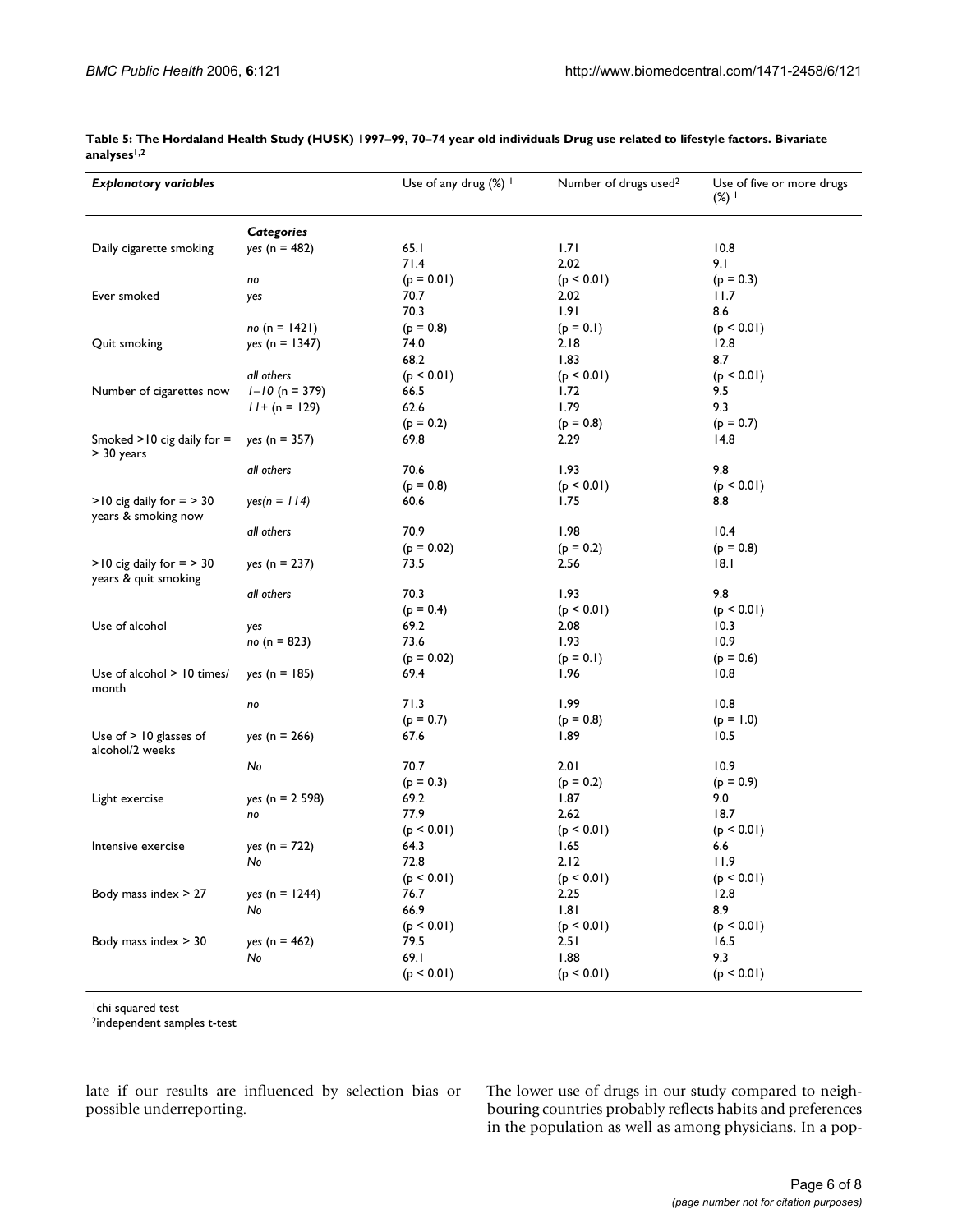ulation traditionally founded on fishing and agriculture like on the Western coast of Norway, it is often considered a benefit to be independent of regular medication, and to cope with occasional illnesses without drugs. Norwegian family physicians may also be more cautious than colleagues elsewhere in prescribing regular medications for elderly people, especially drugs with potential CNS sideeffects. On the other hand, we may simply lag behind our neighbours in an ongoing process towards increased drug use. As the Swedish study shows, drug use among 70 year old persons increased remarkably during three decades, despite generally improved health status [2]. However, over that period, a range of new drugs have been introduced, especially for the treatment of cardiovascular risk factors [22,23]. Recently, focus has switched from concerns of unnecessary treatment to possible under-prescribing of potentially beneficial therapies to seniors [10]. Low dose aspirin, beta-blockers and lipid lowering agents were already the dominant drug groups in our sample (13% used a statin). The sales of lipid reducing agents have doubled in Norway from 1999 to 2004 [3], and recently, 13% of presumed healthy, low-risk 75-year old women in Oslo were found to use statins [24].

In our study, 31.7% had used at least three drugs, while 11.5% had taken five or more daily drugs. This is less compared to the Swedish [2] and the Danish [18] studies cited above, but equals the results of the British interview study [16]. Based on data from a Danish prescription database, Bjerrum found that on a random day, close to 5% of 70– 74 year old persons used five or more prescribed drugs [11]. He also found a six-fold variation between general practices regarding the prevalence of major polypharmacy (5+ drugs), correlating – among other things – with the doctors' workload, as increasing workload implied increased prescription.

# *Potentially influencing factors*

Many of the factors which correlated positively with drug use in our study Tables (4 and 5) have also been identified by others: female sex, a relatively low education (especially for respiratory and cardiovascular drugs) [1] depressed mood, and a poor self-reported general health [25]. Not surprisingly, we found (in bivariate analyses) that reporting poor general health, feeling depressed, and performing no regular exercise were all strongly correlated with drug use, both with the use of any drug, with an increasing number of drugs used, as well as with the concomitant use of five or more different drugs.

It may be surprising that being a non-smoker and being abstinent from alcohol both correlated with increased use of drugs. However, having quit smoking strongly correlated to increased drug use. In the group who had smoked more than 10 cigarettes a day for 30 years or more, and

who now had quit smoking,  $(n = 237)$ , one out of six used five or more drugs. That former smokers were most likely to be on medication, corresponds to what has been found in other studies [25,26]. But how can we explain that heavy present smokers (more than 10 cigarettes a day for 30 years or more,  $n = 114$ ) in fact used less drugs than the average? One explanation may be that people who had fallen ill and were put on regular medication, quitted smoking, while those who remained healthy in spite of their smoking habit, were more likely to continue smoking. Another probable explanation may be that a substantial proportion of heavy smokers died before reaching the age of 70–74 years [27].

A corresponding relationship may also be valid for alcohol use, but because we did not ask about quitting drinking, we could not explore this. The negative correlation between use of alcohol and medications was nevertheless weaker than for smoking. Even regular drinkers (> 10 drinking days a month or > 20 glasses of alcohol a month) used (non-significantly) less drugs compared to the rest of the sample. This corresponds with epidemiological data supporting that regular moderate alcohol consumption is associated with less morbidity and mortality [28]. An American study found no significant relationship between current alcohol use and current medication use among persons 65 and over [25]. However, in our study underreporting of actual drinking and a selection effect implying that heavy smokers and drinkers with poor health may be overrepresented among the non-responders can not be ruled out.

# **Conclusion**

No use of medication was more common than major polypharmacy (5+ drugs). Among 70–74 year old individuals living in the community, between one third (males) and one fourth (females) did not use prescription or OTC drugs. Mean number of drugs among those on treatment was 2.8, and 11.5% had taken five or more drugs. Drugs for hypertension and other cardiovascular risk-factors were the most frequently used. In bivariate analyses being an ex-smoker (but not currently a smoker) correlated with drug use. Female sex (OR 1.6), being overweight (OR 1.9), and reporting a poor general health (OR 3.0), were factors that independently predicted medication use in this elderly population.

# **Competing interests**

The author(s) declare they have no competing interests.

# **Authors' contributions**

MB carried out the data analyses and drafted the article.

SH planned the study, drafted the questionnaire, and carried out the data collection.